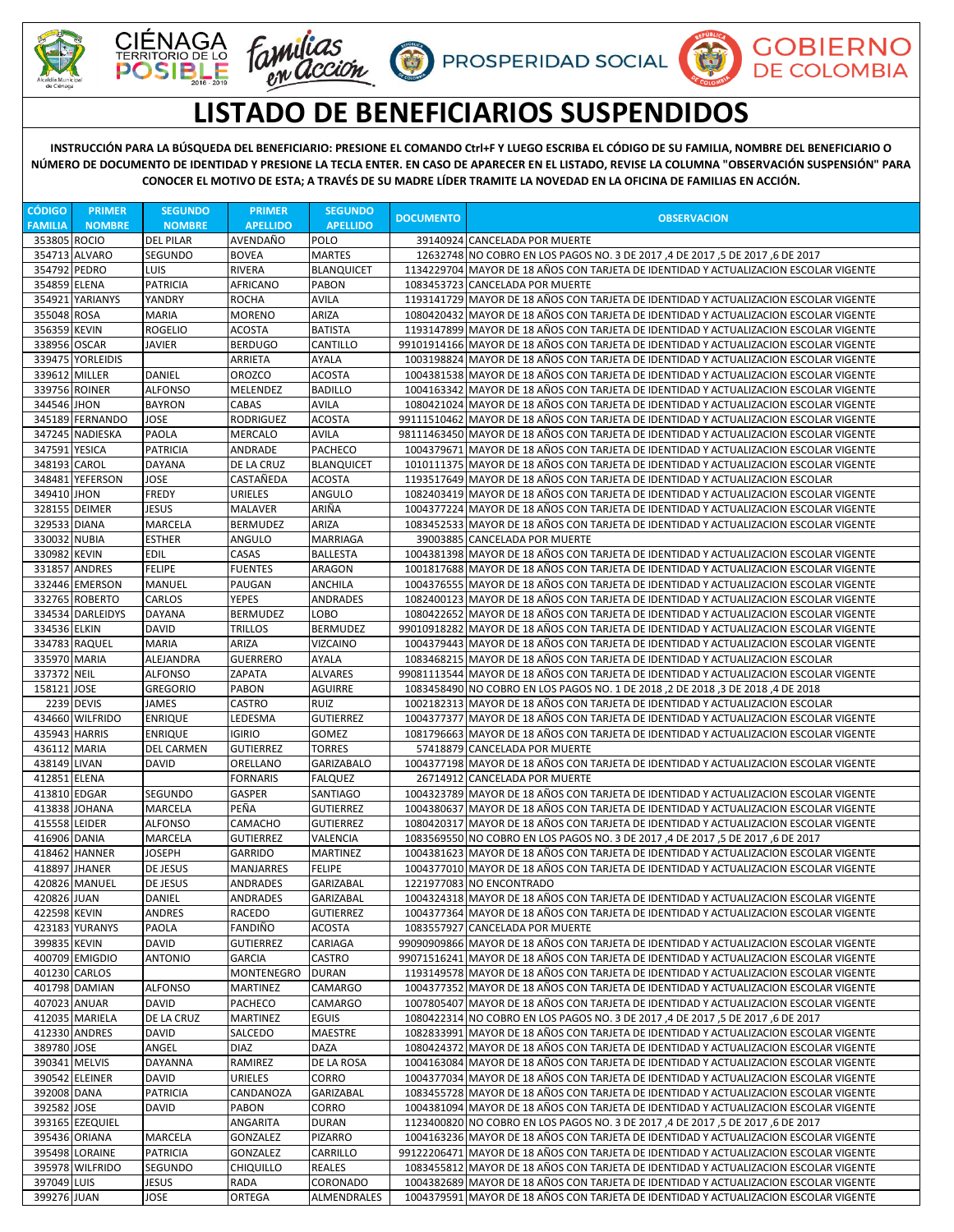|                 | 376510 LEONARDO      | <b>JOSE</b>      | <b>DENIS</b>      | <b>AMADOR</b>     | 1004376699 MAYOR DE 18 AÑOS CON TARJETA DE IDENTIDAD Y ACTUALIZACION ESCOLAR VIGENTE  |
|-----------------|----------------------|------------------|-------------------|-------------------|---------------------------------------------------------------------------------------|
|                 | 377531 AMARILES      | DE JESUS         | CAMACHO           | <b>TETE</b>       | 57412878 CANCELADA POR MUERTE                                                         |
| 379415 LUIS     |                      | JOSE             | RETAMOZO          | CRIADO            | 1083560556 NO ENCONTRADO                                                              |
|                 | 379999 GEOBANYS      | <b>ALFONSO</b>   | <b>OROZCO</b>     | ANGULO            | 1004382763 MAYOR DE 18 AÑOS CON TARJETA DE IDENTIDAD Y ACTUALIZACION ESCOLAR VIGENTE  |
|                 | 381086 ARNOBIS       | <b>ALFONSO</b>   | CABRERA           | CORREA            | 12625329 CANCELADA POR MUERTE                                                         |
|                 | 381270 MILDRE        | PAOLA            | LOPEZ             | CADENA            | 1004379773 MAYOR DE 18 AÑOS CON TARJETA DE IDENTIDAD Y ACTUALIZACION ESCOLAR VIGENTE  |
| 381434 ANA      |                      | <b>ELENA</b>     | CASTAÑEDA         | <b>RODRIGUEZ</b>  | 39058506 CANCELADA POR MUERTE                                                         |
|                 |                      |                  |                   |                   |                                                                                       |
|                 | 382003 RAFAEL        | <b>DAVID</b>     | YANCE             | DE ARCO           | 1006580092 MAYOR DE 18 AÑOS CON TARJETA DE IDENTIDAD Y ACTUALIZACION ESCOLAR VIGENTE  |
|                 | 382077 DOMINGO       | <b>DE JESUS</b>  | VILLANUEVA        | <b>DAGUER</b>     | 1221981087 NO ENCONTRADO                                                              |
| 382080 JAIRO    |                      | JUNIOR           | RODRIGUEZ         | CASTILLO          | 1004377562 MAYOR DE 18 AÑOS CON TARJETA DE IDENTIDAD Y ACTUALIZACION ESCOLAR VIGENTE  |
| 382821 PEDRO    |                      | <b>LUIS</b>      | <b>MORALES</b>    | CRIADO            | 1004378694 MAYOR DE 18 AÑOS CON TARJETA DE IDENTIDAD Y ACTUALIZACION ESCOLAR VIGENTE  |
| 385016 BEISI    |                      | LILIANA          | POLO              | CASTILLO          | 1004376951 MAYOR DE 18 AÑOS CON TARJETA DE IDENTIDAD Y ACTUALIZACION ESCOLAR VIGENTE  |
| 385822 ANA      |                      | <b>ESTANISLA</b> | <b>DIAZ</b>       | ANCHILA           | 26706481 CANCELADA POR MUERTE                                                         |
|                 | 388347 ADRIANA       | <b>PATRICIA</b>  | CASTILLO          | CABALLERO         | 1004380791 MAYOR DE 18 AÑOS CON TARJETA DE IDENTIDAD Y ACTUALIZACION ESCOLAR VIGENTE  |
|                 | 367275 MIGUEL        | ANGEL            | RODRIGUEZ         | CORREA            | 1221965262 MAYOR DE 18 AÑOS CON TARJETA DE IDENTIDAD Y ACTUALIZACION ESCOLAR VIGENTE  |
| 370938 NEIVIS   |                      | JOHANA           | GAMEZ             | CASTILLO          | 1004381628 MAYOR DE 18 AÑOS CON TARJETA DE IDENTIDAD Y ACTUALIZACION ESCOLAR VIGENTE  |
| 371502 JHON     |                      | ALEXANDER        | CARRILLO          | CASTILLO          | 1004380282 MAYOR DE 18 AÑOS CON TARJETA DE IDENTIDAD Y ACTUALIZACION ESCOLAR VIGENTE  |
| 372384 ANA      |                      | <b>MARIA</b>     | GAMERO            | <b>BARRIOS</b>    | 1080423455 MAYOR DE 18 AÑOS CON TARJETA DE IDENTIDAD Y ACTUALIZACION ESCOLAR VIGENTE  |
|                 | 350833 SILVANA       | LORENA           | ARROYO            | GOMEZ             | 39143857 NO COBRO EN LOS PAGOS NO. 5 DE 2017, 6 DE 2017, 1 DE 2018, 2 DE 2018         |
|                 | 353210 YULEIDIS      | JOHANNA          | <b>GARIZABALO</b> | <b>ACOSTA</b>     | 99033115594 MAYOR DE 18 AÑOS CON TARJETA DE IDENTIDAD Y ACTUALIZACION ESCOLAR VIGENTE |
| 353210 ANGIE    |                      | PAOLA            | <b>GARIZABALO</b> | <b>ACOSTA</b>     | 1004377406 MAYOR DE 18 AÑOS CON TARJETA DE IDENTIDAD Y ACTUALIZACION ESCOLAR VIGENTE  |
| 480817 AURA     |                      | <b>ROSA</b>      | MERCADO           | <b>WEDEFOR</b>    | 1221965078 NO COBRO EN LOS PAGOS NO. 3 DE 2017,4 DE 2017,5 DE 2017,6 DE 2017          |
|                 | 481129 DAYANA        | <b>MARIA</b>     | <b>MARTINEZ</b>   | LEIVA             | 1007664520 MAYOR DE 18 AÑOS CON TARJETA DE IDENTIDAD Y ACTUALIZACION ESCOLAR VIGENTE  |
|                 | 481600 FERNELL       | <b>ALFONSO</b>   | POLO              | <b>VILLALOBOS</b> | 1004377299 MAYOR DE 18 AÑOS CON TARJETA DE IDENTIDAD Y ACTUALIZACION ESCOLAR VIGENTE  |
|                 | <b>482254 KARIME</b> | PAOLA            | GALAN             | PUELLO            | 1004383158 NO COBRO EN LOS PAGOS NO. 3 DE 2017 ,4 DE 2017 ,5 DE 2017 ,6 DE 2017       |
|                 |                      |                  |                   |                   |                                                                                       |
|                 | 483531 YULJANIS      | YULIETH          | GAMARRA           | <b>FLOREZ</b>     | 1134229297 MAYOR DE 18 AÑOS CON TARJETA DE IDENTIDAD Y ACTUALIZACION ESCOLAR VIGENTE  |
| 485075 HUGO     |                      | JOSE             | <b>GARCIA</b>     | MELENDEZ          | 98102073363 MAYOR DE 18 AÑOS CON TARJETA DE IDENTIDAD Y ACTUALIZACION ESCOLAR VIGENTE |
|                 | 487343 MARLENE       | <b>ISABEL</b>    | <b>MARTINEZ</b>   | POLO              | 1083458008 NO ENCONTRADO                                                              |
| 487617 DEIVIS   |                      | <b>JHOAN</b>     | <b>GUERRERO</b>   | <b>BLANCO</b>     | 1004376786 MAYOR DE 18 AÑOS CON TARJETA DE IDENTIDAD Y ACTUALIZACION ESCOLAR VIGENTE  |
| 463437 JUAN     |                      |                  | JANDIGUA          | BOLAÑO            | 1083556966 MAYOR DE 18 AÑOS CON TARJETA DE IDENTIDAD Y ACTUALIZACION ESCOLAR VIGENTE  |
|                 | 463456 ATANASIO      |                  | <b>BOLAÑO</b>     | <b>NACOGUI</b>    | 1083462802 NO COBRO EN LOS PAGOS NO. 6 DE 2017,1 DE 2018,2 DE 2018,3 DE 2018          |
|                 | 464578 ROSMERI       | <b>ISABEL</b>    | GONZALEZ          | VALVERDE          | 1082410471 NO COBRO EN LOS PAGOS NO. 6 DE 2017 ,1 DE 2018, 2 DE 2018, 3 DE 2018       |
| 465270 LEIRI    |                      | LORAINE          | VARELA            | ROMERO            | 1083566131 MAYOR DE 18 AÑOS CON TARJETA DE IDENTIDAD Y ACTUALIZACION ESCOLAR VIGENTE  |
| 465724 DILIA    |                      | <b>PATRICIA</b>  | MARTINEZ          | TRASLADINO        | 39140261 CANCELADA POR MUERTE                                                         |
| 472655 MARIA    |                      | JOSE             | ORTIZ             | SARMIENTO         | 1004381526 MAYOR DE 18 AÑOS CON TARJETA DE IDENTIDAD Y ACTUALIZACION ESCOLAR VIGENTE  |
| 474524 JIRETH   |                      | PAOLA            | <b>FONTALVO</b>   | <b>GARCIA</b>     | 1004379143 MAYOR DE 18 AÑOS CON TARJETA DE IDENTIDAD Y ACTUALIZACION ESCOLAR VIGENTE  |
|                 | 452076 FERNANDO      | <b>JOSE</b>      | GOMEZ             | LOPEZ             | 1080425273 MAYOR DE 18 AÑOS CON TARJETA DE IDENTIDAD Y ACTUALIZACION ESCOLAR VIGENTE  |
|                 | 454428 YOSMIRI       | <b>PATRICIA</b>  | CHAMORRO          | <b>RUA</b>        | 1192742244 INO COBRO EN LOS PAGOS NO. 3 DE 2017,4 DE 2017,5 DE 2017,6 DE 2017         |
|                 | 454691 ARNULFO       | SEGUNDO          | <b>GLESS</b>      | <b>REANO</b>      | 1083461677 CANCELADA POR MUERTE                                                       |
|                 | 457781 ADELAIDA      |                  | <b>TABARES</b>    | SUAREZ            | 1004352267 MAYOR DE 18 AÑOS CON TARJETA DE IDENTIDAD Y ACTUALIZACION ESCOLAR VIGENTE  |
| 458167 KELLY    |                      | <b>JOHANA</b>    | PEREZ             | LOPEZ             | 57172058 NO COBRO EN LOS PAGOS NO. 3 DE 2017 ,4 DE 2017 ,5 DE 2017 ,6 DE 2017         |
|                 | 458267 JULIETH       | <b>PAOLA</b>     | CHONA             | PEREZ             | 1083556927 MAYOR DE 18 AÑOS CON TARJETA DE IDENTIDAD Y ACTUALIZACION ESCOLAR VIGENTE  |
| 461179 JESUS    |                      | <b>RICARDO</b>   | PEREZ             | <b>MOSCOTE</b>    | 1004277045 MAYOR DE 18 AÑOS CON TARJETA DE IDENTIDAD Y ACTUALIZACION ESCOLAR VIGENTE  |
| 461931 YISBEL   |                      |                  | QUIROZ            | <b>MOYA</b>       | 1004507033 MAYOR DE 18 AÑOS CON TARJETA DE IDENTIDAD Y ACTUALIZACION ESCOLAR VIGENTE  |
| 462066 BELSY    |                      |                  |                   | <b>MONTOYA</b>    |                                                                                       |
|                 |                      | TATIANA          | ARIAS             |                   | 1193049801 MAYOR DE 18 AÑOS CON TARJETA DE IDENTIDAD Y ACTUALIZACION ESCOLAR VIGENTE  |
| 462436 LUZ      |                      | <b>ADRIANA</b>   | RAMIREZ           |                   | 29232521 CANCELADA POR MUERTE                                                         |
|                 | 462908 BENJAMIN      | <b>ANTONIO</b>   | NUÑEZ             | <b>MIRANDA</b>    | 77022011 CANCELADA POR MUERTE                                                         |
| 463029 NEBYS    |                      | <b>IVONTH</b>    | ARIAS             | <b>DIAZ</b>       | 39144471 CANCELADA POR MUERTE                                                         |
|                 | 440217 DAYANA        | MARCELA          | GAITAN            | LEAL              | 99093009831 MAYOR DE 18 AÑOS CON TARJETA DE IDENTIDAD Y ACTUALIZACION ESCOLAR VIGENTE |
|                 | 446061 BREYNER       | <b>ENRIQUE</b>   | OROZCO            | GALAN             | 1080422738 MAYOR DE 18 AÑOS CON TARJETA DE IDENTIDAD Y ACTUALIZACION ESCOLAR VIGENTE  |
| 448247 JAIDER   |                      | <b>AUGUSTO</b>   | GAMEZ             | FERNANDEZ         | 1004381262 MAYOR DE 18 AÑOS CON TARJETA DE IDENTIDAD Y ACTUALIZACION ESCOLAR VIGENTE  |
| 448288 MARIA    |                      | <b>BETZABE</b>   | <b>GUERRERO</b>   | <b>OROZCO</b>     | 1083553366 MAYOR DE 18 AÑOS CON TARJETA DE IDENTIDAD Y ACTUALIZACION ESCOLAR VIGENTE  |
| 427450 TREYSI   |                      | PAOLA            | RADA              | <b>GALARAGA</b>   | 1004376377 MAYOR DE 18 AÑOS CON TARJETA DE IDENTIDAD Y ACTUALIZACION ESCOLAR VIGENTE  |
|                 | 427573 FERNANDO      | <b>JOSE</b>      | OJITO             | <b>GUERRERO</b>   | 1004382353 MAYOR DE 18 AÑOS CON TARJETA DE IDENTIDAD Y ACTUALIZACION ESCOLAR VIGENTE  |
|                 | 428381 NEREIDIS      | PAOLA            | SALGADO           | <b>GERONIMO</b>   | 1004379802 MAYOR DE 18 AÑOS CON TARJETA DE IDENTIDAD Y ACTUALIZACION ESCOLAR VIGENTE  |
| 551746 IVAN     |                      | ANDRES           | PEÑA              | <b>POLO</b>       | 99100609106 MAYOR DE 18 AÑOS CON TARJETA DE IDENTIDAD Y ACTUALIZACION ESCOLAR VIGENTE |
|                 | 521677 JAYDER        | <b>ANTONIO</b>   | URDANETA          | <b>JUNCO</b>      | 1193231597 MAYOR DE 18 AÑOS CON TARJETA DE IDENTIDAD Y ACTUALIZACION ESCOLAR VIGENTE  |
|                 | 522040 WENDY         | JOHANA           | GONZALEZ          | MERIÑO            | 1004382778 MAYOR DE 18 AÑOS CON TARJETA DE IDENTIDAD Y ACTUALIZACION ESCOLAR VIGENTE  |
|                 | 523377 VERONICA      |                  | <b>FLOREZ</b>     | LAZCANO           | 1010086877 MAYOR DE 18 AÑOS CON TARJETA DE IDENTIDAD Y ACTUALIZACION ESCOLAR VIGENTE  |
| 523421 DIEGO    |                      | ANDRES           | <b>TORRES</b>     | MELENDREZ         | 1083454936 MAYOR DE 18 AÑOS CON TARJETA DE IDENTIDAD Y ACTUALIZACION ESCOLAR VIGENTE  |
| 525224 FELIX    |                      | MIGUEL           | ROJAS             | MAZZILLI          | 99112911100 MAYOR DE 18 AÑOS CON TARJETA DE IDENTIDAD Y ACTUALIZACION ESCOLAR VIGENTE |
| 525304 MARIA    |                      | CONSUELO         | GOMEZ             | MOSQUERA          | 1004380091 MAYOR DE 18 AÑOS CON TARJETA DE IDENTIDAD Y ACTUALIZACION ESCOLAR VIGENTE  |
| 525754 DARIANIS |                      | LISETH           | FERNANDEZ         | MERCADO           | 1065587654 MAYOR DE 18 AÑOS CON TARJETA DE IDENTIDAD Y ACTUALIZACION ESCOLAR VIGENTE  |
|                 |                      |                  |                   |                   |                                                                                       |
|                 |                      |                  |                   |                   |                                                                                       |
|                 | 526186 DAVID         | <b>ENRIQUE</b>   | <b>ESTRADA</b>    | <b>MUNIVE</b>     | 1004163993 MAYOR DE 18 AÑOS CON TARJETA DE IDENTIDAD Y ACTUALIZACION ESCOLAR VIGENTE  |
| 526233 LUISA    |                      | YINETH           | CASTRO            | MARQUEZ           | 99101611490 MAYOR DE 18 AÑOS CON TARJETA DE IDENTIDAD Y ACTUALIZACION ESCOLAR VIGENTE |
|                 | 526357 ESTIVENSON    | JOSE             | <b>FONTALVO</b>   | CANTILLO          | 1192760507 MAYOR DE 18 AÑOS CON TARJETA DE IDENTIDAD Y ACTUALIZACION ESCOLAR VIGENTE  |
| 527144 LUISA    |                      | FERNANDA         | <b>OSORIO</b>     | MARTINEZ          | 1080435651 MAYOR DE 18 AÑOS CON TARJETA DE IDENTIDAD Y ACTUALIZACION ESCOLAR VIGENTE  |
|                 | 527997 WENDY         | LORAINE          | VALLE             | <b>BOLAÑO</b>     | 99052016556 MAYOR DE 18 AÑOS CON TARJETA DE IDENTIDAD Y ACTUALIZACION ESCOLAR VIGENTE |
|                 | 530136 CARMEN        | <b>CECILIA</b>   | MARTINEZ          | <b>OLAYA</b>      | 1083462860 MAYOR DE 18 AÑOS CON TARJETA DE IDENTIDAD Y ACTUALIZACION ESCOLAR VIGENTE  |
|                 | 530224 ALDAIR        | <b>ALFONSO</b>   | CASTRO            | RADA              | 1083554017 MAYOR DE 18 AÑOS CON TARJETA DE IDENTIDAD Y ACTUALIZACION ESCOLAR VIGENTE  |
|                 | 532539 YORMAN        | YORDANI          | POLO              | DE LA CRUZ        | 1080425565 MAYOR DE 18 AÑOS CON TARJETA DE IDENTIDAD Y ACTUALIZACION ESCOLAR VIGENTE  |
|                 | 532889 YAMELIS       | PAOLA            | PEREZ             | <b>OROZCO</b>     | 1192783326 NO ENCONTRADO                                                              |
| 533000 KELLY    |                      | JOHANNA          | ORTEGA            | <b>SUARES</b>     | 1004378820 MAYOR DE 18 AÑOS CON TARJETA DE IDENTIDAD Y ACTUALIZACION ESCOLAR VIGENTE  |
| 504469 ELVIS    |                      | JOSE DE JESUS    | <b>ROMERO</b>     | MARTINEZ          | 1004376663 MAYOR DE 18 AÑOS CON TARJETA DE IDENTIDAD Y ACTUALIZACION ESCOLAR VIGENTE  |
| 506192 PAULA    |                      | ANDREA           | HERNANDEZ         | MATTO             | 1080425297 MAYOR DE 18 AÑOS CON TARJETA DE IDENTIDAD Y ACTUALIZACION ESCOLAR VIGENTE  |
|                 | 509866 BRIDER        | DE JESUS         | PEREZ             | NORIEGA           | 1083452007 MAYOR DE 18 AÑOS CON TARJETA DE IDENTIDAD Y ACTUALIZACION ESCOLAR VIGENTE  |
| 509869 DIEGO    |                      | ANDRES           | MIRANDA           | MENDOZA           | 1004164377 MAYOR DE 18 AÑOS CON TARJETA DE IDENTIDAD Y ACTUALIZACION ESCOLAR VIGENTE  |
| 510970 JESUS    |                      | ANDRES           | CAMARGO           | MANJARRES         | 1004380191 MAYOR DE 18 AÑOS CON TARJETA DE IDENTIDAD Y ACTUALIZACION ESCOLAR VIGENTE  |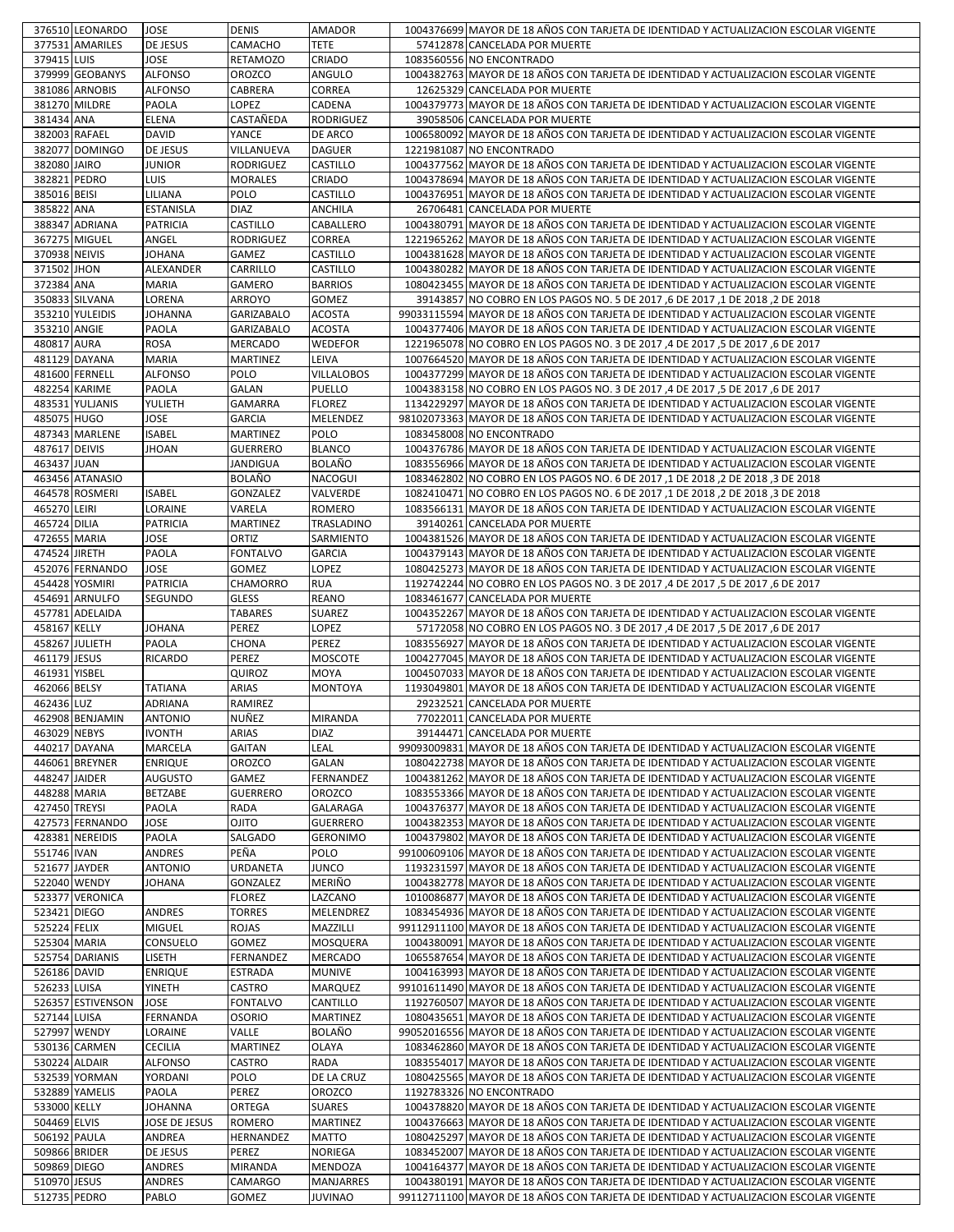| 513117 ANGIE  |                  | LIZETH           | YANES             | JIMENEZ           | 1001871812 MAYOR DE 18 AÑOS CON TARJETA DE IDENTIDAD Y ACTUALIZACION ESCOLAR VIGENTE  |
|---------------|------------------|------------------|-------------------|-------------------|---------------------------------------------------------------------------------------|
|               | 513922 ESNEIDER  | <b>ENRIQUE</b>   | CORRO             | <b>MERCADO</b>    | 1004377388 MAYOR DE 18 AÑOS CON TARJETA DE IDENTIDAD Y ACTUALIZACION ESCOLAR VIGENTE  |
|               | 515070 DARIANIS  | <b>DAYANA</b>    | VARELA            | <b>MANGA</b>      | 1080421409 MAYOR DE 18 AÑOS CON TARJETA DE IDENTIDAD Y ACTUALIZACION ESCOLAR VIGENTE  |
| 515368 KAREN  |                  | <b>MILENA</b>    | <b>FELIPE</b>     | LOPEZ             | 1004161843 MAYOR DE 18 AÑOS CON TARJETA DE IDENTIDAD Y ACTUALIZACION ESCOLAR VIGENTE  |
|               | 515676 DIANETH   | <b>ROCIO</b>     | GOMEZ             | <b>ALFARO</b>     | 1064800688 INO COBRO EN LOS PAGOS NO. 3 DE 2017,4 DE 2017,5 DE 2017,6 DE 2017         |
|               | 516807 YESENIA   |                  |                   | <b>SIERRA</b>     | 39060000 CANCELADA POR MUERTE                                                         |
|               |                  |                  | <b>MARIN</b>      |                   |                                                                                       |
|               | 516861 MICHELL   |                  | CERPA             | <b>HERNANDES</b>  | 1080427684 MAYOR DE 18 AÑOS CON TARJETA DE IDENTIDAD Y ACTUALIZACION ESCOLAR VIGENTE  |
|               | 518430 FERNANDO  | <b>ANTONIO</b>   | LOPEZ             | LOPEZ             | 1004371634 MAYOR DE 18 AÑOS CON TARJETA DE IDENTIDAD Y ACTUALIZACION ESCOLAR VIGENTE  |
| 520364 ANYIS  |                  | CAROLINA         | VILLAMIL          | <b>ECHEVERRIA</b> | 1128185476 MAYOR DE 18 AÑOS CON TARJETA DE IDENTIDAD Y ACTUALIZACION ESCOLAR VIGENTE  |
|               | 493015 GABRIEL   | <b>ENRRIQUE</b>  | <b>BERRIO</b>     | MEJIA             | 1221976209 NO ENCONTRADO                                                              |
|               | 495234 BRAYAN    | <b>ALFONSO</b>   | <b>CHARRIS</b>    | <b>POMARES</b>    | 1004380788 MAYOR DE 18 AÑOS CON TARJETA DE IDENTIDAD Y ACTUALIZACION ESCOLAR VIGENTE  |
| 496235 ELKIN  |                  | JOSE             | VARELA            | <b>MARTINEZ</b>   | 99092514826 MAYOR DE 18 AÑOS CON TARJETA DE IDENTIDAD Y ACTUALIZACION ESCOLAR VIGENTE |
| 497995 JUAN   |                  | JOSE             | ANILLO            | HERNANDEZ         | 1004377223 MAYOR DE 18 AÑOS CON TARJETA DE IDENTIDAD Y ACTUALIZACION ESCOLAR VIGENTE  |
| 498548 KEILA  |                  | MILENA           | SILVERA           | LANCHEZ           | 1083455963 MAYOR DE 18 AÑOS CON TARJETA DE IDENTIDAD Y ACTUALIZACION ESCOLAR VIGENTE  |
| 499771 LUIS   |                  | <b>DAVID</b>     | VILLAMIL          | <b>MENDOZA</b>    | 1004379715 MAYOR DE 18 AÑOS CON TARJETA DE IDENTIDAD Y ACTUALIZACION ESCOLAR VIGENTE  |
| 499879 YESICA |                  | <b>PATRICIA</b>  | MERCADO           | <b>ROCA</b>       | 1004375545 NO COBRO EN LOS PAGOS NO. 4 DE 2017,5 DE 2017,6 DE 2017,1 DE 2018          |
|               | 501374 BRIGETH   |                  | JULIO             | CASSIANI          | 1083566569 MAYOR DE 18 AÑOS CON TARJETA DE IDENTIDAD Y ACTUALIZACION ESCOLAR VIGENTE  |
|               | 502012 YULIETH   | PAOLA            | MERIÑO            | <b>MORENO</b>     | 99081810458 MAYOR DE 18 AÑOS CON TARJETA DE IDENTIDAD Y ACTUALIZACION ESCOLAR VIGENTE |
| 503545 DEIVIS |                  | <b>DAVID</b>     | VALENCIA          | LOZANO            | 1004375359 MAYOR DE 18 AÑOS CON TARJETA DE IDENTIDAD Y ACTUALIZACION ESCOLAR VIGENTE  |
| 477416 KAREN  |                  | <b>DAYANA</b>    | LEAL              | GONZALEZ          | 1083454843 NO ENCONTRADO                                                              |
| 479898 LUIS   |                  | <b>EDUARDO</b>   | <b>OCHOA</b>      | MENDOZA           | 1004377747 MAYOR DE 18 AÑOS CON TARJETA DE IDENTIDAD Y ACTUALIZACION ESCOLAR VIGENTE  |
|               |                  |                  |                   |                   |                                                                                       |
| 574788 MARIA  |                  | ESPERANZA        | <b>ROBLES</b>     | <b>CAMARGO</b>    | 1134230010 CANCELADA POR MUERTE                                                       |
| 574929 IRANIA |                  | MARCELA          | <b>VILLALOBOS</b> | SANCHEZ           | 1083455400 MAYOR DE 18 AÑOS CON TARJETA DE IDENTIDAD Y ACTUALIZACION ESCOLAR VIGENTE  |
|               | 576584 GRISELDA  | <b>ISABEL</b>    | SERNA             | MEJIA             | 39030611 CANCELADA POR MUERTE                                                         |
|               | 576690 ARMANDO   | <b>DE JESUS</b>  | RETAMOZO          | CARMONA           | 1080425117 MAYOR DE 18 AÑOS CON TARJETA DE IDENTIDAD Y ACTUALIZACION ESCOLAR VIGENTE  |
|               | 577188 ARGENIDA  | <b>MARIA</b>     | SILVA             | <b>TRILLOS</b>    | 39034293 CANCELADA POR MUERTE                                                         |
|               | 577188 GERSON    |                  | SANCHEZ           | SILVA             | 1004382202 MAYOR DE 18 AÑOS CON TARJETA DE IDENTIDAD Y ACTUALIZACION ESCOLAR VIGENTE  |
| 577385 CIELO  |                  | <b>MARIA</b>     | <b>SANTIAGO</b>   | <b>VERA</b>       | 39141648 CANCELADA POR MUERTE                                                         |
|               | 552391 ADRIANA   | LUCIA            | REATIGA           | PAYARES           | 1221980016 NO ENCONTRADO                                                              |
|               | 554132 YULEIDIS  |                  | <b>BOLAÑO</b>     | OLIVERO           | 1080423571 MAYOR DE 18 AÑOS CON TARJETA DE IDENTIDAD Y ACTUALIZACION ESCOLAR VIGENTE  |
|               | 556107 YULIBETH  | <b>PAOLA</b>     | MELENDEZ          | SANDOVAL          | 1007805188 MAYOR DE 18 AÑOS CON TARJETA DE IDENTIDAD Y ACTUALIZACION ESCOLAR VIGENTE  |
|               | 556918 MIGUEL    | ANGEL            | PADILLA           | MONTAÑEZ          | 1004381835 MAYOR DE 18 AÑOS CON TARJETA DE IDENTIDAD Y ACTUALIZACION ESCOLAR VIGENTE  |
| 557010 JESUS  |                  | <b>DAVID</b>     | <b>DUCUARA</b>    | <b>OSPINO</b>     | 1083452176 MAYOR DE 18 AÑOS CON TARJETA DE IDENTIDAD Y ACTUALIZACION ESCOLAR VIGENTE  |
| 558169 JESUS  |                  | <b>DANILO</b>    | <b>RIVAS</b>      | <b>ALMAZO</b>     | 1004377387 MAYOR DE 18 AÑOS CON TARJETA DE IDENTIDAD Y ACTUALIZACION ESCOLAR VIGENTE  |
|               |                  |                  |                   | <b>RADA</b>       |                                                                                       |
|               | 558254 WILSON    | <b>ANDRES</b>    | FREYLE            |                   | 1004380982 MAYOR DE 18 AÑOS CON TARJETA DE IDENTIDAD Y ACTUALIZACION ESCOLAR VIGENTE  |
|               | 558266 CARLOS    | <b>ELIECER</b>   | NUÑEZ             | <b>MOYA</b>       | 1004381913 MAYOR DE 18 AÑOS CON TARJETA DE IDENTIDAD Y ACTUALIZACION ESCOLAR VIGENTE  |
|               | 559078 WILMER    | <b>ALFONSO</b>   | PEÑALVER          | <b>MARQUEZ</b>    | 1083556727 MAYOR DE 18 AÑOS CON TARJETA DE IDENTIDAD Y ACTUALIZACION ESCOLAR VIGENTE  |
|               | 559146 ANJHELY   | <b>ROSA</b>      | <b>MARTINEZ</b>   | <b>BRAVO</b>      | 1082413900 NO COBRO EN LOS PAGOS NO. 3 DE 2017,4 DE 2017,5 DE 2017,6 DE 2017          |
|               | 559917 ANDREINA  | <b>MAYERLIS</b>  | MANCILLA          | CASTILLO          | 1004377758 MAYOR DE 18 AÑOS CON TARJETA DE IDENTIDAD Y ACTUALIZACION ESCOLAR VIGENTE  |
| 559966 JESUS  |                  | <b>MANUEL</b>    | CHICO             | <b>OROZCO</b>     | 99093015009 MAYOR DE 18 AÑOS CON TARJETA DE IDENTIDAD Y ACTUALIZACION ESCOLAR VIGENTE |
| 560453 YAIR   |                  |                  | QUINTERO          | <b>ROLON</b>      | 1002130175 MAYOR DE 18 AÑOS CON TARJETA DE IDENTIDAD Y ACTUALIZACION ESCOLAR VIGENTE  |
|               | 561016 HAROLD    |                  | ORTEGA            | ORTEGA            | 8777681 NO COBRO EN LOS PAGOS NO. 6 DE 2017 ,1 DE 2018 ,2 DE 2018 ,3 DE 2018          |
| 561117 BENIS  |                  | <b>MARCELA</b>   | <b>RUIZ</b>       | AREVALO           | 99101511215 MAYOR DE 18 AÑOS CON TARJETA DE IDENTIDAD Y ACTUALIZACION ESCOLAR VIGENTE |
| 561117 NAREN  |                  | DE JESUS         | <b>RUIS</b>       | AREVALO           | 99101510685 MAYOR DE 18 AÑOS CON TARJETA DE IDENTIDAD Y ACTUALIZACION ESCOLAR VIGENTE |
|               | 562250 NOLBERTO  | <b>DAVID</b>     | GONZALEZ          | <b>MENDOZA</b>    | 1004382979 MAYOR DE 18 AÑOS CON TARJETA DE IDENTIDAD Y ACTUALIZACION ESCOLAR VIGENTE  |
|               | 562627 WENDYS    | VANESSA          | CAMACHO           | <b>OBESO</b>      | 1004378640 MAYOR DE 18 AÑOS CON TARJETA DE IDENTIDAD Y ACTUALIZACION ESCOLAR VIGENTE  |
| 563356 KEYLA  |                  | <b>JOHANA</b>    | <b>CHAMORRO</b>   | PALACIO           | 1193222877 MAYOR DE 18 AÑOS CON TARJETA DE IDENTIDAD Y ACTUALIZACION ESCOLAR VIGENTE  |
| 563613 IVAN   |                  | <b>RENE</b>      | <b>MOZO</b>       | ROSALES           | 1004380778 MAYOR DE 18 AÑOS CON TARJETA DE IDENTIDAD Y ACTUALIZACION ESCOLAR VIGENTE  |
|               | 564065 WENDY     | JOHANA           | PEREIRA           | OROZCO            | 1080420342 MAYOR DE 18 AÑOS CON TARJETA DE IDENTIDAD Y ACTUALIZACION ESCOLAR VIGENTE  |
|               |                  |                  |                   |                   |                                                                                       |
|               | 564489 MAIRIN    | KARINA           | BOLAÑO            | PEREZ             | 99100913816 MAYOR DE 18 AÑOS CON TARJETA DE IDENTIDAD Y ACTUALIZACION ESCOLAR VIGENTE |
|               | 564617 WILSON    | DE JESUS         | <b>NAVARRO</b>    | PEÑA              | 1083555478 NO COBRO EN LOS PAGOS NO. 3 DE 2017,4 DE 2017,5 DE 2017,6 DE 2017          |
| 564701 JADER  |                  | <b>JESUS</b>     | GAMERO            | ANDRADE           | 1004381642 MAYOR DE 18 AÑOS CON TARJETA DE IDENTIDAD Y ACTUALIZACION ESCOLAR VIGENTE  |
|               | 536319 MARGARITA | <b>ESTER</b>     | PEREZ             | <b>PADILLA</b>    | 1193551195 MAYOR DE 18 AÑOS CON TARJETA DE IDENTIDAD Y ACTUALIZACION ESCOLAR VIGENTE  |
| 536602 EVELIN |                  | <b>ESTHER</b>    | PAREJO            | LARA              | 1083555039 MAYOR DE 18 AÑOS CON TARJETA DE IDENTIDAD Y ACTUALIZACION ESCOLAR VIGENTE  |
|               | 536608 YULEIDYS  | <b>DAYANA</b>    | <b>GUERRERO</b>   | VILLAMIL          | 1004379305 MAYOR DE 18 AÑOS CON TARJETA DE IDENTIDAD Y ACTUALIZACION ESCOLAR VIGENTE  |
|               | 537972 DAYANA    | CAROLINA         | SANJUAN           | <b>MARTINEZ</b>   | 1004376604 MAYOR DE 18 AÑOS CON TARJETA DE IDENTIDAD Y ACTUALIZACION ESCOLAR VIGENTE  |
| 543483 YEINER |                  | SAMIR            | PADILLA           | VEGA              | 1083452279 MAYOR DE 18 AÑOS CON TARJETA DE IDENTIDAD Y ACTUALIZACION ESCOLAR VIGENTE  |
| 543714 ELIO   |                  | DE LOS SANTOS    | OROZCO            | PERTUZ            | 99122011964 MAYOR DE 18 AÑOS CON TARJETA DE IDENTIDAD Y ACTUALIZACION ESCOLAR VIGENTE |
| 543757 ANA    |                  | <b>ROCIO</b>     | <b>OLIVARES</b>   | PARDO             | 1083558791 CANCELADA POR MUERTE                                                       |
| 545216 JUAN   |                  | <b>DAVID</b>     | ORJUELA           | RUIZ              | 1004381848 MAYOR DE 18 AÑOS CON TARJETA DE IDENTIDAD Y ACTUALIZACION ESCOLAR VIGENTE  |
|               | 546109 BREINER   | <b>ANTONIO</b>   | MARTINEZ          | PEÑA              | 1004380822 MAYOR DE 18 AÑOS CON TARJETA DE IDENTIDAD Y ACTUALIZACION ESCOLAR VIGENTE  |
| 546277 JHON   |                  | MAICOL           | MARTINEZ          | ORTEGA            | 1004380668 MAYOR DE 18 AÑOS CON TARJETA DE IDENTIDAD Y ACTUALIZACION ESCOLAR VIGENTE  |
|               | 546440 ALVARO    | JOSE             | OREJARENA         | <b>NAVARRO</b>    | 1004301521 MAYOR DE 18 AÑOS CON TARJETA DE IDENTIDAD Y ACTUALIZACION ESCOLAR VIGENTE  |
| 547008 EVELIN |                  | YULIEZ           | RAMIREZ           | OROZCO            | 1004375133 MAYOR DE 18 AÑOS CON TARJETA DE IDENTIDAD Y ACTUALIZACION ESCOLAR VIGENTE  |
|               | 547470 FERNANDO  | <b>SEGUNDO</b>   | SARMIENTO         | <b>JIMENEZ</b>    | 99030317463 MAYOR DE 18 AÑOS CON TARJETA DE IDENTIDAD Y ACTUALIZACION ESCOLAR VIGENTE |
| 547751 DAREN  |                  | ANDRES           | GONZALES          | <b>JARAMILLO</b>  | 1004345203 MAYOR DE 18 AÑOS CON TARJETA DE IDENTIDAD Y ACTUALIZACION ESCOLAR VIGENTE  |
|               | 549841 ESLEIDER  | DAVID            | PARRA             | SARMIENTO         |                                                                                       |
|               |                  |                  |                   |                   | 10107008 MAYOR DE 18 AÑOS CON TARJETA DE IDENTIDAD Y ACTUALIZACION ESCOLAR VIGENTE    |
|               | 591994 WILSON    | <b>ESNEIDER</b>  | PEREZ             | <b>REALES</b>     | 1193222121 MAYOR DE 18 AÑOS CON TARJETA DE IDENTIDAD Y ACTUALIZACION ESCOLAR VIGENTE  |
|               | 596009 CARLOS    | <b>ARTURO</b>    | TORRES            | JIMENEZ           | 1004376994 MAYOR DE 18 AÑOS CON TARJETA DE IDENTIDAD Y ACTUALIZACION ESCOLAR VIGENTE  |
| 596087 DIANA  |                  | MARCELA          | CANTILLO          | SANDOVAL          | 99101912759 MAYOR DE 18 AÑOS CON TARJETA DE IDENTIDAD Y ACTUALIZACION ESCOLAR VIGENTE |
|               | 597531 LOREINYS  | <b>ISABEL</b>    | MEZA              | SOLANO            | 99100213237 MAYOR DE 18 AÑOS CON TARJETA DE IDENTIDAD Y ACTUALIZACION ESCOLAR VIGENTE |
| 598622 ANGIET |                  | TATIANA          | CANTILLO          | RAMIREZ           | 1004378935 MAYOR DE 18 AÑOS CON TARJETA DE IDENTIDAD Y ACTUALIZACION ESCOLAR VIGENTE  |
| 577879 LUZ    |                  | ELENA            | HERNANDEZ         | SILVA             | 1221977081 NO ENCONTRADO                                                              |
|               | 577918 RONALDO   | YESID            | CARRILLO          | CARRILLO          | 1080422110 MAYOR DE 18 AÑOS CON TARJETA DE IDENTIDAD Y ACTUALIZACION ESCOLAR VIGENTE  |
| 579534 FERNEY |                  | <b>ANTONIO</b>   | SANTIAGO          | SUAREZ            | 1004380189 MAYOR DE 18 AÑOS CON TARJETA DE IDENTIDAD Y ACTUALIZACION ESCOLAR VIGENTE  |
| 581558 SARA   |                  | VANESSA          | DE LA ROSA        | CANTILLO          | 1004381085 MAYOR DE 18 AÑOS CON TARJETA DE IDENTIDAD Y ACTUALIZACION ESCOLAR VIGENTE  |
|               | 581710 MICHELL   | <b>MARGARITA</b> | NOGUERA           | VILLARREAL        | 1043114325 MAYOR DE 18 AÑOS CON TARJETA DE IDENTIDAD Y ACTUALIZACION ESCOLAR VIGENTE  |
|               | 582162 MARISOL   |                  | NORIEGA           | <b>TAPIAS</b>     | 99073109996 MAYOR DE 18 AÑOS CON TARJETA DE IDENTIDAD Y ACTUALIZACION ESCOLAR VIGENTE |
| 583048 YADIRA |                  | <b>ESTHER</b>    | <b>BARCELO</b>    | <b>JIMENEZ</b>    | 1083459092 CANCELADA POR MUERTE                                                       |
|               |                  |                  |                   |                   |                                                                                       |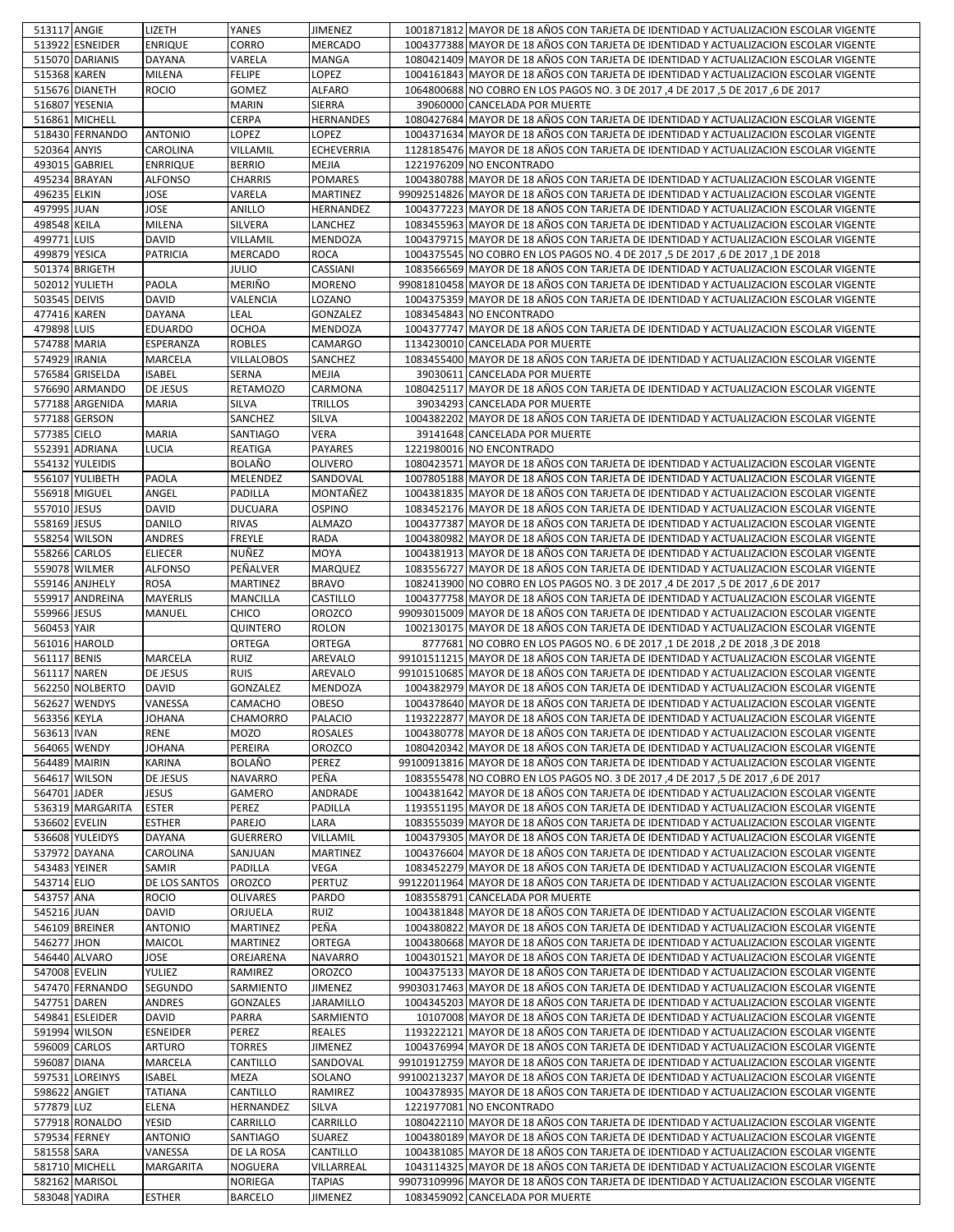|                             | 585580 JUAN       | CARLOS             | CADENA               | <b>GUERRA</b>             | 1080420551 MAYOR DE 18 AÑOS CON TARJETA DE IDENTIDAD Y ACTUALIZACION ESCOLAR VIGENTE                                                                                         |
|-----------------------------|-------------------|--------------------|----------------------|---------------------------|------------------------------------------------------------------------------------------------------------------------------------------------------------------------------|
| 585817 MARIA                |                   | <b>ISABEL</b>      | VASQUEZ              | <b>RESTREPO</b>           | 1128425991 NO COBRO EN LOS PAGOS NO. 1 DE 2018, 2 DE 2018, 3 DE 2018,4 DE 2018                                                                                               |
| 585863 DORIS                |                   | ADRIANA            | <b>ROBLEDO</b>       | LEON                      | 1083453068 NO COBRO EN LOS PAGOS NO. 3 DE 2017,4 DE 2017,5 DE 2017,6 DE 2017                                                                                                 |
| 585983 LEIDYS               |                   | <b>JOHANA</b>      | VALENCIA             | VILLALBA                  | 1192919219 MAYOR DE 18 AÑOS CON TARJETA DE IDENTIDAD Y ACTUALIZACION ESCOLAR VIGENTE                                                                                         |
| 586632 DELLYS               |                   | <b>CECILIA</b>     | RUIZ                 | AVENDAÑO                  | 1083465519 NO COBRO EN LOS PAGOS NO. 6 DE 2017,1 DE 2018, 2 DE 2018,3 DE 2018                                                                                                |
| 587700 YARELIS              |                   | PAOLA              | PACHECO              | <b>SAMPER</b>             | 1004382230 MAYOR DE 18 AÑOS CON TARJETA DE IDENTIDAD Y ACTUALIZACION ESCOLAR VIGENTE                                                                                         |
| 587902 ANGIE                |                   | MARCELA            | <b>GARIZABALO</b>    | LOPEZ                     | 1083452583 MAYOR DE 18 AÑOS CON TARJETA DE IDENTIDAD Y ACTUALIZACION ESCOLAR VIGENTE                                                                                         |
|                             |                   |                    |                      |                           |                                                                                                                                                                              |
| 588227 JESUS                |                   | DANIEL             | ORTIZ                | <b>RADA</b>               | 1004378129 MAYOR DE 18 AÑOS CON TARJETA DE IDENTIDAD Y ACTUALIZACION ESCOLAR VIGENTE                                                                                         |
| 565459 LUIS                 |                   | <b>JAVIER</b>      | <b>GUERREROS</b>     | <b>GRANADOS</b>           | 1193149581 MAYOR DE 18 AÑOS CON TARJETA DE IDENTIDAD Y ACTUALIZACION ESCOLAR VIGENTE                                                                                         |
|                             | 565536 ALBEIRO    | <b>ANTONIO</b>     | <b>THOMAS</b>        | <b>PASSO</b>              | 1083453761 NO ENCONTRADO                                                                                                                                                     |
| 565572 MARIA                |                   | <b>JOSE</b>        | HERRERA              | <b>POLO</b>               | 1080420465 MAYOR DE 18 AÑOS CON TARJETA DE IDENTIDAD Y ACTUALIZACION ESCOLAR VIGENTE                                                                                         |
| 565616 ELIAN                |                   | <b>DAVID</b>       | <b>GUTIERREZ</b>     | <b>POLO</b>               | 1193141733 MAYOR DE 18 AÑOS CON TARJETA DE IDENTIDAD Y ACTUALIZACION ESCOLAR VIGENTE                                                                                         |
|                             | 566445 MAURICIO   | YESID              | <b>NOCHE</b>         | ARIZA                     | 1083452182 MAYOR DE 18 AÑOS CON TARJETA DE IDENTIDAD Y ACTUALIZACION ESCOLAR VIGENTE                                                                                         |
| 567469 JOSE                 |                   | <b>LUIS</b>        | PEÑA                 | <b>CASTRO</b>             | 1004379516 MAYOR DE 18 AÑOS CON TARJETA DE IDENTIDAD Y ACTUALIZACION ESCOLAR VIGENTE                                                                                         |
|                             | 567570 RICARDO    | ANDRES             | DELACRUZ             | <b>OROZCO</b>             | 1083457969 TITULAR CON TARJETA DE IDENTIDAD MAYORES DE 18 AÑOS                                                                                                               |
| 567582 DAINER               |                   | <b>JOSE</b>        | RAMIREZ              | <b>OSPINO</b>             | 1004379347 MAYOR DE 18 AÑOS CON TARJETA DE IDENTIDAD Y ACTUALIZACION ESCOLAR VIGENTE                                                                                         |
| 567952 MARIA                |                   | <b>ESTER</b>       | SARMIENTO            | <b>EGEA</b>               | 57415843 CANCELADA POR MUERTE                                                                                                                                                |
|                             | 569351 CAMILO     | <b>ANDRES</b>      | CAMACHO              | <b>MARTINEZ</b>           | 1193230993 MAYOR DE 18 AÑOS CON TARJETA DE IDENTIDAD Y ACTUALIZACION ESCOLAR VIGENTE                                                                                         |
| 570008 FANNY                |                   | PAOLA              | <b>BECERRA</b>       | <b>FLOREZ</b>             | 1134229036 NO COBRO EN LOS PAGOS NO. 5 DE 2017, 6 DE 2017, 1 DE 2018, 2 DE 2018                                                                                              |
|                             | 570112 YARIANA    | LORENA             | VARELA               | CANTILLO                  | 1083457894 MAYOR DE 18 AÑOS CON TARJETA DE IDENTIDAD Y ACTUALIZACION ESCOLAR VIGENTE                                                                                         |
|                             | 570487 LIBARDO    |                    | AMARIS               | <b>QUINTERO</b>           | 85441104 NO COBRO EN LOS PAGOS NO. 3 DE 2017 ,4 DE 2017 ,5 DE 2017 ,6 DE 2017                                                                                                |
|                             | 570657 CRISTIAN   | <b>ALDAIR</b>      | <b>OQUENDO</b>       | <b>MENDOZA</b>            | 1134229153 MAYOR DE 18 AÑOS CON TARJETA DE IDENTIDAD Y ACTUALIZACION ESCOLAR VIGENTE                                                                                         |
| 570999 NARLIS               |                   | VANESA             | <b>RIVERAS</b>       | <b>SALA</b>               | 1080430103 MAYOR DE 18 AÑOS CON TARJETA DE IDENTIDAD Y ACTUALIZACION ESCOLAR VIGENTE                                                                                         |
| 571371 EDWIN                |                   |                    | QUINTERO             | VARELA                    | 1004382450 MAYOR DE 18 AÑOS CON TARJETA DE IDENTIDAD Y ACTUALIZACION ESCOLAR VIGENTE                                                                                         |
| 571480 EDWIN                |                   | <b>ANDRES</b>      | VASQUEZ              | <b>NIEVA</b>              | 1134229160 MAYOR DE 18 AÑOS CON TARJETA DE IDENTIDAD Y ACTUALIZACION ESCOLAR VIGENTE                                                                                         |
|                             |                   |                    |                      |                           |                                                                                                                                                                              |
|                             | 571698 YURANY     | PAOLA              | SILVA                | LEON                      | 1004377276 MAYOR DE 18 AÑOS CON TARJETA DE IDENTIDAD Y ACTUALIZACION ESCOLAR VIGENTE                                                                                         |
|                             | 571732 GENESIS    | <b>YIRETH</b>      | VARGAS               | <b>SIERRA</b>             | 1080422451 MAYOR DE 18 AÑOS CON TARJETA DE IDENTIDAD Y ACTUALIZACION ESCOLAR VIGENTE                                                                                         |
| 571803 ROQUE                |                   | <b>JACINTO</b>     | CAMPO                | <b>DIAZ</b>               | 1081793393 NO COBRO EN LOS PAGOS NO. 6 DE 2017 ,1 DE 2018, 2 DE 2018 ,3 DE 2018                                                                                              |
| 573794 HENRY                |                   | <b>RAFAEL</b>      | <b>PERTUZ</b>        | <b>MENDOZA</b>            | 1082457227 NO ENCONTRADO                                                                                                                                                     |
| 618029 LEYDER               |                   | <b>JOSE</b>        | <b>POLO</b>          | <b>HERRERA</b>            | 1004381652 MAYOR DE 18 AÑOS CON TARJETA DE IDENTIDAD Y ACTUALIZACION ESCOLAR VIGENTE                                                                                         |
| 618460 KEILA                |                   | ALEJANDRA          | <b>BERDUGO</b>       | <b>GARCIA</b>             | 1080427194 MAYOR DE 18 AÑOS CON TARJETA DE IDENTIDAD Y ACTUALIZACION ESCOLAR VIGENTE                                                                                         |
| 619146 JORGE                |                   | <b>LUIS</b>        | SEÑA                 | CANTILLO                  | 99100413805 MAYOR DE 18 AÑOS CON TARJETA DE IDENTIDAD Y ACTUALIZACION ESCOLAR VIGENTE                                                                                        |
| 619425 RAFAEL               |                   | <b>ENRIQUE</b>     | MELENDEZ             | <b>ARAUJO</b>             | 99080916163 MAYOR DE 18 AÑOS CON TARJETA DE IDENTIDAD Y ACTUALIZACION ESCOLAR VIGENTE                                                                                        |
| 621070 JOVITA               |                   | <b>MARIA</b>       | RAMIREZ              | <b>RODRIGUEZ</b>          | 39029600 CANCELADA POR MUERTE                                                                                                                                                |
| 622104 DAINER               |                   |                    | <b>ACOSTA</b>        | LOPEZ                     | 1121535826 MAYOR DE 18 AÑOS CON TARJETA DE IDENTIDAD Y ACTUALIZACION ESCOLAR VIGENTE                                                                                         |
| 600592 GEINER               |                   | <b>DAVID</b>       | <b>DENNIS</b>        | TRESPALACIO               | 1193224329 MAYOR DE 18 AÑOS CON TARJETA DE IDENTIDAD Y ACTUALIZACION ESCOLAR VIGENTE                                                                                         |
|                             | 601544 YAIRETH    | <b>ADRIANA</b>     | <b>RODRIGUEZ</b>     | CALDERON                  | 1082846316 MAYOR DE 18 AÑOS CON TARJETA DE IDENTIDAD Y ACTUALIZACION ESCOLAR VIGENTE                                                                                         |
|                             | 601612 DUEIMER    |                    | <b>ROJAS</b>         | <b>SILVA</b>              | 1004382224 MAYOR DE 18 AÑOS CON TARJETA DE IDENTIDAD Y ACTUALIZACION ESCOLAR VIGENTE                                                                                         |
|                             | 601828 BRANDO     | <b>FELIPE</b>      | <b>AVILA</b>         | GAÑAN                     | 1004377319 MAYOR DE 18 AÑOS CON TARJETA DE IDENTIDAD Y ACTUALIZACION ESCOLAR VIGENTE                                                                                         |
|                             | 601848 ADRIANA    | PAOLA              | <b>REALES</b>        | <b>RODRIGUEZ</b>          | 1083553691 MAYOR DE 18 AÑOS CON TARJETA DE IDENTIDAD Y ACTUALIZACION ESCOLAR                                                                                                 |
| 602147 DELFA                |                   |                    | <b>ROCA</b>          | RAMIREZ                   | 39031800 CANCELADA POR MUERTE                                                                                                                                                |
| 602746 HAIFA                |                   |                    | <b>RAHAL</b>         | <b>JARAMILLO</b>          | 1127590580 MAYOR DE 18 AÑOS CON TARJETA DE IDENTIDAD Y ACTUALIZACION ESCOLAR VIGENTE                                                                                         |
|                             | 602756 MELEYDYS   | DE JESUS           | <b>ROBLES</b>        | RUIZ                      | 1004377058 MAYOR DE 18 AÑOS CON TARJETA DE IDENTIDAD Y ACTUALIZACION ESCOLAR VIGENTE                                                                                         |
|                             |                   |                    | CANTILLO             | <b>DIAZ</b>               |                                                                                                                                                                              |
|                             | 604015 ANDRES     |                    |                      |                           | 12625533 CANCELADA POR MUERTE                                                                                                                                                |
|                             | 604294 ESNIBER    | SALBADOR           | SANCHEZ              | <b>SUESCUN</b>            | 1004381897 MAYOR DE 18 AÑOS CON TARJETA DE IDENTIDAD Y ACTUALIZACION ESCOLAR VIGENTE                                                                                         |
| 604574 YADELIS              |                   | <b>PATRICIA</b>    | ZAMBRANO             | CALABRIA                  | 1004162411 MAYOR DE 18 AÑOS CON TARJETA DE IDENTIDAD Y ACTUALIZACION ESCOLAR VIGENTE                                                                                         |
|                             |                   |                    |                      |                           |                                                                                                                                                                              |
| 606061 JUDITH               |                   | PAOLA              | <b>BARRIOS</b>       | MENDOZA                   | 1083467814 NO COBRO EN LOS PAGOS NO. 3 DE 2017,4 DE 2017,5 DE 2017,6 DE 2017                                                                                                 |
|                             | 606412 CARMEN     | NAFRITH            | <b>GONZALEZ</b>      | <b>RICO</b>               | 99101412896 MAYOR DE 18 AÑOS CON TARJETA DE IDENTIDAD Y ACTUALIZACION ESCOLAR VIGENTE                                                                                        |
| 607519 GLORIA               |                   | <b>MARINA</b>      | PALMA                | <b>BLANQUICET</b>         | 1083468731 NO ENCONTRADO                                                                                                                                                     |
|                             | 607873 SHIRLEY    | KARINA             | HERNANDEZ            | DE LA CRUZ                | 1007934243 MAYOR DE 18 AÑOS CON TARJETA DE IDENTIDAD Y ACTUALIZACION ESCOLAR VIGENTE                                                                                         |
| 608665 DIEGO                |                   | ANDRES             | MANJARRES            | SANDOVAL                  | 1080429532 NO COBRO EN LOS PAGOS NO. 5 DE 2017, 6 DE 2017, 1 DE 2018, 2 DE 2018                                                                                              |
|                             | 608665 BRANDO     | JOSE               | <b>MANJARRES</b>     | SANDOVAL                  | 1080429533 MAYOR DE 18 AÑOS CON TARJETA DE IDENTIDAD Y ACTUALIZACION ESCOLAR VIGENTE                                                                                         |
|                             | 608701 LOREINIS   | YULIETH            | <b>TONCEL</b>        | <b>REINES</b>             | 1004350426 MAYOR DE 18 AÑOS CON TARJETA DE IDENTIDAD Y ACTUALIZACION ESCOLAR VIGENTE                                                                                         |
| 608932 JENIFER              |                   | <b>GERALDIN</b>    | <b>THOMAS</b>        | <b>TATIS</b>              | 99091008730 MAYOR DE 18 AÑOS CON TARJETA DE IDENTIDAD Y ACTUALIZACION ESCOLAR VIGENTE                                                                                        |
| 610408 GLENIS               |                   | <b>GACELA</b>      | VARGAS               | ARIZA                     | 1083453936 MAYOR DE 18 AÑOS CON TARJETA DE IDENTIDAD Y ACTUALIZACION ESCOLAR VIGENTE                                                                                         |
| 610545 SOR                  |                   | ANGUI              | VERGARA              | ARMENTA                   | 1083456121 MAYOR DE 18 AÑOS CON TARJETA DE IDENTIDAD Y ACTUALIZACION ESCOLAR VIGENTE                                                                                         |
| 610866 JUAN                 |                   | MANUEL             | ORTEGA               | TOVAR                     | 1004377752 MAYOR DE 18 AÑOS CON TARJETA DE IDENTIDAD Y ACTUALIZACION ESCOLAR VIGENTE                                                                                         |
| 611188 LILIANA              |                   | <b>PATRICIA</b>    | <b>REALES</b>        | RIVERA                    | 1083458725 NO ENCONTRADO                                                                                                                                                     |
|                             | 611494 MARUTZA    | <b>ESTHER</b>      | JIMENEZ              | <b>VILLA</b>              | 1004376996 MAYOR DE 18 AÑOS CON TARJETA DE IDENTIDAD Y ACTUALIZACION ESCOLAR VIGENTE                                                                                         |
|                             |                   |                    |                      |                           |                                                                                                                                                                              |
|                             | 588973 YORGELIS   | MACIEL             | SUAREZ               | SEVILLA                   | 99063015853 MAYOR DE 18 AÑOS CON TARJETA DE IDENTIDAD Y ACTUALIZACION ESCOLAR VIGENTE                                                                                        |
| 589165 NEIDER               |                   | <b>ANTONIO</b>     | <b>REANO</b>         | <b>SUAREZ</b>             | 1004376910 MAYOR DE 18 AÑOS CON TARJETA DE IDENTIDAD Y ACTUALIZACION ESCOLAR VIGENTE                                                                                         |
|                             | 589415 YARLEIDYS  | <b>ESTHER</b>      | <b>OROZCCO</b>       | SANCHEZ                   | 1004377508 MAYOR DE 18 AÑOS CON TARJETA DE IDENTIDAD Y ACTUALIZACION ESCOLAR VIGENTE                                                                                         |
|                             | 590771 MIRIAM     | <b>ASTRID</b>      | <b>BARRANCO</b>      | <b>SUAREZ</b>             | 1010048383 NO COBRO EN LOS PAGOS NO. 1 DE 2018, 2 DE 2018, 3 DE 2018, 4 DE 2018                                                                                              |
| 591108 DANIS                |                   | LORAINE            | GOMEZ                | <b>SERRANO</b>            | 1083468113 MAYOR DE 18 AÑOS CON TARJETA DE IDENTIDAD Y ACTUALIZACION ESCOLAR VIGENTE                                                                                         |
|                             | 591305 MAYERLIS   | <b>PATRICIA</b>    | GONZALEZ             | <b>ROBLES</b>             | 1083464271 MAYOR DE 18 AÑOS CON TARJETA DE IDENTIDAD Y ACTUALIZACION ESCOLAR VIGENTE                                                                                         |
|                             | 591674 YULIBETH   | liseth             | TRESPALACIO          | SANJUAN                   | 1004379640 MAYOR DE 18 AÑOS CON TARJETA DE IDENTIDAD Y ACTUALIZACION ESCOLAR VIGENTE                                                                                         |
| 591874 YESICA               |                   | <b>PATRICIA</b>    | GONZALEZ             | <b>BLANCO</b>             | 1080433650 MAYOR DE 18 AÑOS CON TARJETA DE IDENTIDAD Y ACTUALIZACION ESCOLAR VIGENTE                                                                                         |
| 591989 KEINER               |                   | MIGUEL             | CARRILLO             | SAMPER                    | 1193233752 MAYOR DE 18 AÑOS CON TARJETA DE IDENTIDAD Y ACTUALIZACION ESCOLAR VIGENTE                                                                                         |
|                             | 625277 YIRINETH   | MARCELA            | SALAZAR              | HERNANDEZ                 | 1083453893 MAYOR DE 18 AÑOS CON TARJETA DE IDENTIDAD Y ACTUALIZACION ESCOLAR VIGENTE                                                                                         |
| 625650 ANA                  |                   | <b>MARIA</b>       | CAMPO                | TRESPALACIO               | 1083468377 MAYOR DE 18 AÑOS CON TARJETA DE IDENTIDAD Y ACTUALIZACION ESCOLAR VIGENTE                                                                                         |
| 625652 JESUS                |                   | DAVID              | CARRILLO             | ZABALA                    | 1004380063 MAYOR DE 18 AÑOS CON TARJETA DE IDENTIDAD Y ACTUALIZACION ESCOLAR VIGENTE                                                                                         |
| 625827 SOLVEY               |                   | MILENA             | <b>BLANDON</b>       | ALVAREZ                   | 1083571064 NO COBRO EN LOS PAGOS NO. 4 DE 2017, 5 DE 2017, 6 DE 2017, 1 DE 2018                                                                                              |
|                             | 626216 JOHANA     | PAOLA              | <b>PIZARRO</b>       | SIMANCA                   | 1004379636 MAYOR DE 18 AÑOS CON TARJETA DE IDENTIDAD Y ACTUALIZACION ESCOLAR VIGENTE                                                                                         |
|                             | 626859 SIGILFREDO | <b>ANTONIO</b>     | PEREA                | DE ORO                    | 1083566915 MAYOR DE 18 AÑOS CON TARJETA DE IDENTIDAD Y ACTUALIZACION ESCOLAR VIGENTE                                                                                         |
| 627251 ELIO                 |                   | JOSE               | RADA                 | MONTAÑO                   | 12627367   12627367   4DE 2017 ,4 DE 2017 ,5 DE 2017 ,6 DE 2017                                                                                                              |
| 627741 ABEL                 |                   | <b>DAVID</b>       | ZABALA               | <b>BALLESTA</b>           |                                                                                                                                                                              |
|                             |                   |                    |                      | LEAL                      | 1004376139 MAYOR DE 18 AÑOS CON TARJETA DE IDENTIDAD Y ACTUALIZACION ESCOLAR VIGENTE                                                                                         |
|                             | 628459 SANDRA     | MARCELA            | ALVAREZ              |                           | 1083554211 NO COBRO EN LOS PAGOS NO. 3 DE 2017,4 DE 2017,5 DE 2017,6 DE 2017                                                                                                 |
| 630268 LUIS<br>631041 ANGIE |                   | EDUARDO<br>VANESSA | CARDENAS<br>GONZALEZ | <b>DURAN</b><br>RODRIGUEZ | 1047043075 MAYOR DE 18 AÑOS CON TARJETA DE IDENTIDAD Y ACTUALIZACION ESCOLAR VIGENTE<br>1080422181 MAYOR DE 18 AÑOS CON TARJETA DE IDENTIDAD Y ACTUALIZACION ESCOLAR VIGENTE |